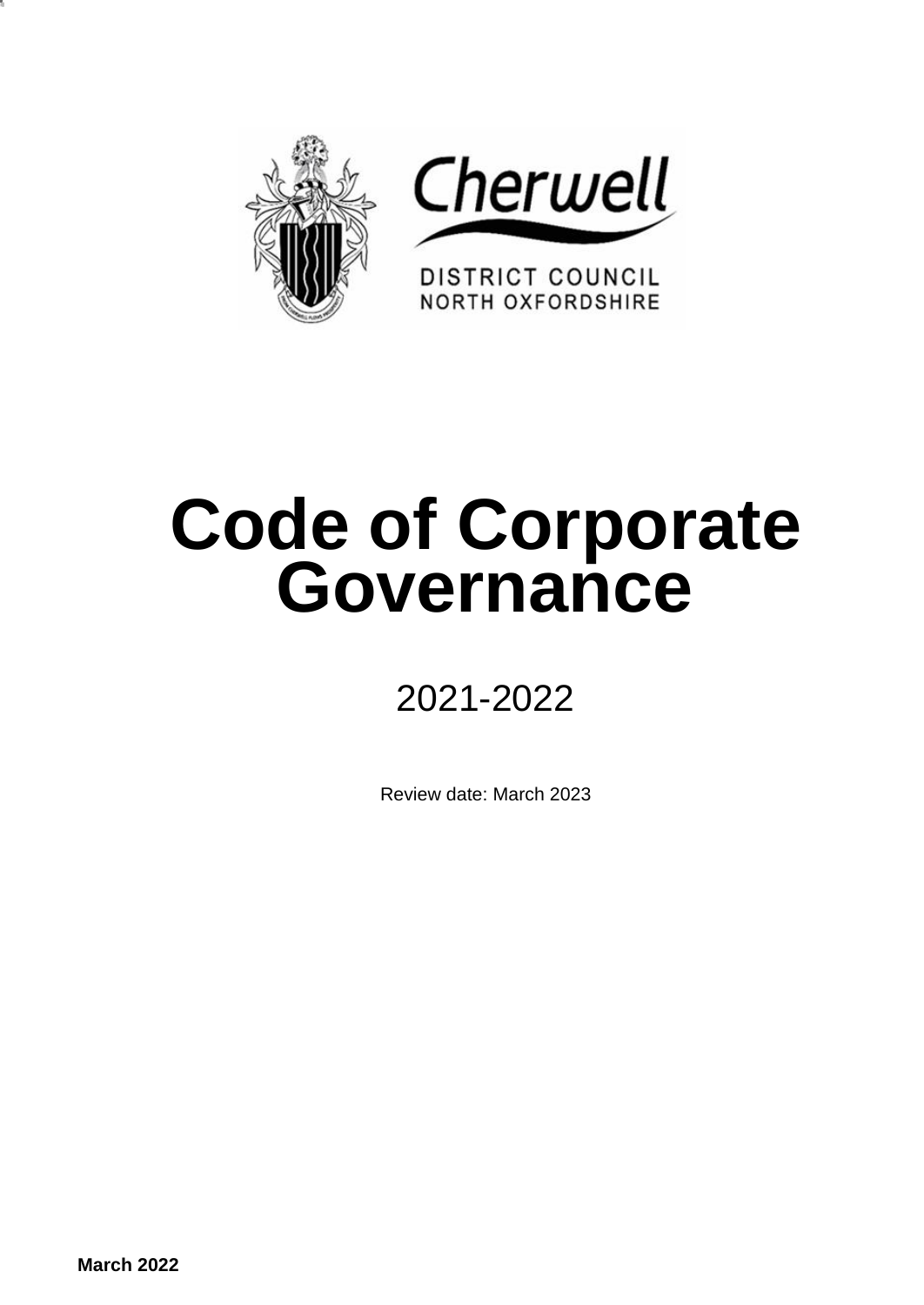### **Contents**

| Appendix A - Actions and behaviours taken by the Council that demonstrate good |  |
|--------------------------------------------------------------------------------|--|
| Appendix B - Evidence of Cherwell District Council's Good Governance10         |  |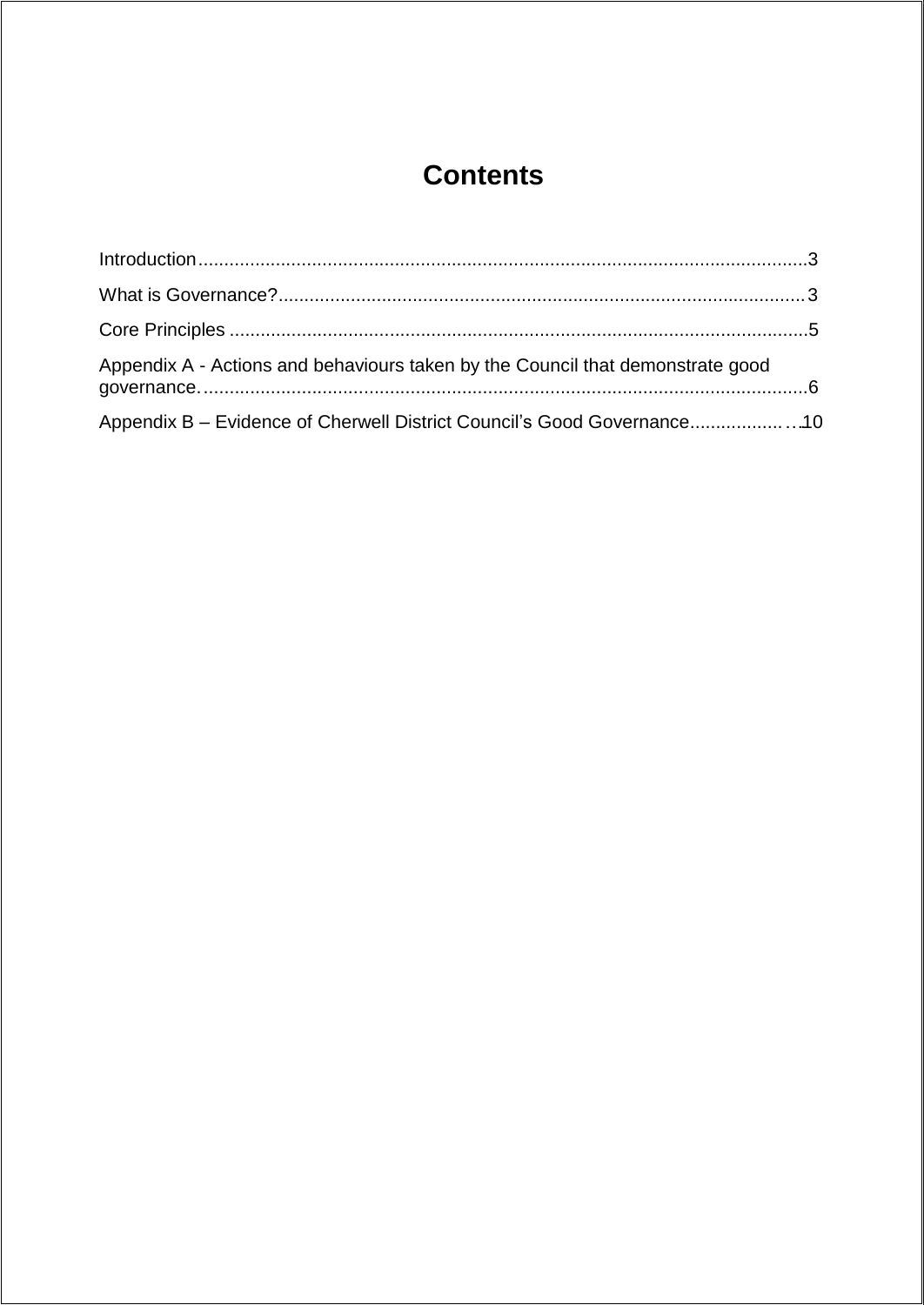#### **Introduction**

In 2016 CIPFA & SOLACE produced an updated guidance and framework with the identified principles that should underpin the governance of each local authority, and a structured approach to assist individual authorities to achieve good governance, "Delivering Good Governance in Local Government: Framework 2016 Edition."

The Council's Code of Corporate Governance is based upon this guidance.

#### **What is Governance?**

Governance is about how the Council ensures that it is doing the right things, in the right way, for the right people, in a timely, inclusive, open, honest and accountable manner. It comprises the systems and processes, and cultures and values, by which the Council is directed and controlled and through which it accounts to, engages with and leads its communities.

Corporate governance in public bodies can be defined as "the framework of accountability to users, stakeholders and the wider community, within which organisations take decisions and lead and control their functions, to achieve their objectives". It can be further defined as including "robust systems and processes, effective leadership and high standards of behaviour, a culture based on openness and honesty and an external focus on the needs of service users and the public".

#### **GUIDANCE AND FRAMEWORK**

The Framework urges local authorities to test their structures against seven core principles by:

- Reviewing their existing governance arrangements against the Framework
- Developing and maintaining an up-to-date local code of governance including arrangements for ensuring its ongoing application and effectiveness
- Preparing an Annual Governance Statement in order to report publicly on the extent to which they comply with their own code, including how they have monitored the effectiveness of their governance arrangements in the year, and on any planned changes for the coming period.

The preparation and publication of an annual governance statement in accordance with this Framework is necessary to meet the statutory requirement set out in Regulation 6 (4) of the Accounts and Audit (England) Regulations 2015 for authorities to prepare a statement of internal control in accordance with "proper practices".

Internal control and risk management are increasingly recognised as important elements of good Corporate Governance.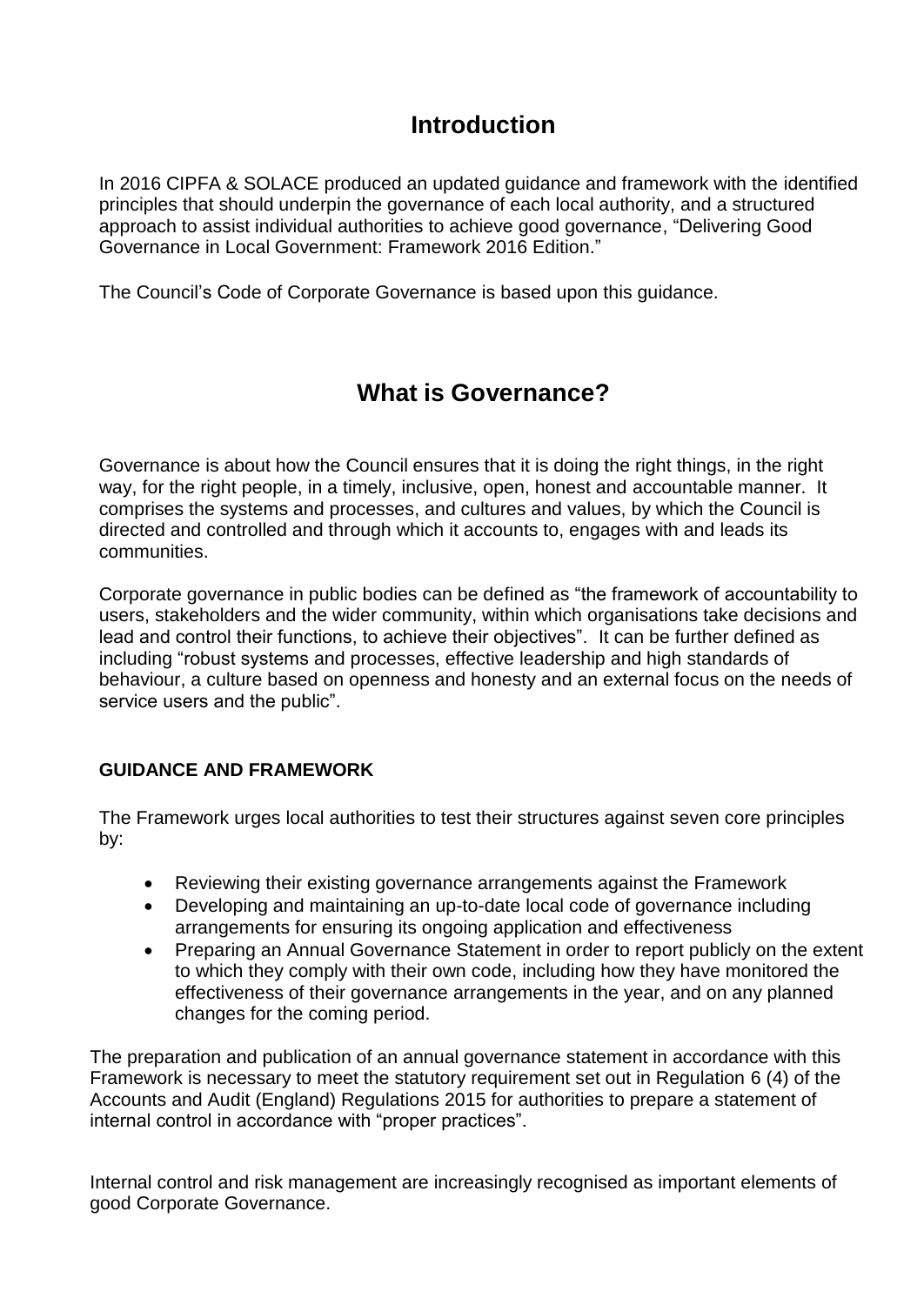The scope of internal control spans the whole range of the Council's activities and includes controls designed to ensure that:

- The Council's policies are implemented in practice;
- High quality services are delivered efficiently and effectively;
- The Council's values and ethical standards are met;
- Laws and Regulations are complied with
- Required procedures are adhered to;
- Financial statements and other published performance information is accurate and reliable;
- Human, financial, environmental and other resources are managed efficiently and effectively.

The Regulations place a requirement on the Council to conduct an annual review of the effectiveness of its internal controls and identify areas where improvements can be made.

#### **POSITION IN CHERWELL DISTRICT COUNCIL**

The implementation of the Accounts and Audit Regulations required the production of a Statement on Internal Control, which formed part of the Council's Statement of Accounts. The Council's Corporate Governance Assurance Framework sets out the Corporate Governance arrangements within the Council and sets out the roles and responsibilities of key Officers, Councillors and Committees within that process.

This Local Code of Corporate Governance sets out how Cherwell District Council complies with the requirements of the Code and identifies key documents, which provide detailed information as to how the Council ensures these Corporate Governance principles are adhered to.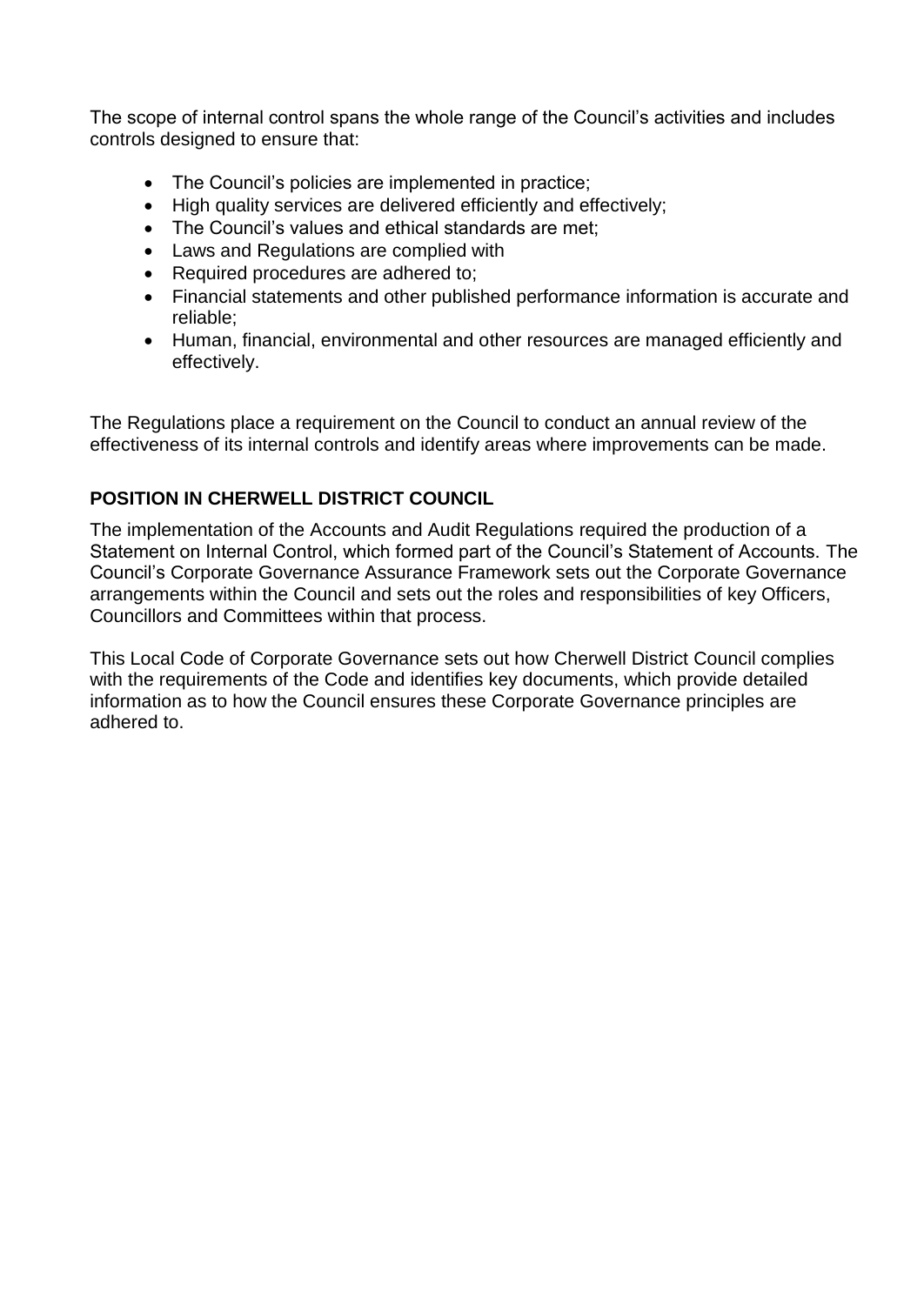#### **Core Principles**

The Council's Code of Corporate Governance is based on seven core principles: -

- A. Behaving with integrity, demonstrating strong commitment to ethical values, and respecting the rule of law;
- B. Ensuring openness and comprehensive stakeholder engagement;
- C. Defining outcomes in terms of sustainable economic, social, and environmental benefits;
- D. Determining the interventions necessary to optimise the achievement of the intended outcomes;
- E. Developing the County Council's capacity, including the capability of its leadership and the individuals within it;
- F. Managing risks and performance through robust internal control and strong public financial management; and
- G. Implementing good practices in transparency, reporting, and audit to deliver effective accountability.

The Code specifically identifies the actions and behaviours taken by the Council in relation to each of these core principles and associated sub principles. The Code, along with its supporting infrastructure is set out below at Appendix A, with evidence of compliance summarised in in Appendix B.

The Accounts, Audit & Risk Committee is currently responsible for approving this Code and ensuring it is annually reviewed and updated accordingly.

Next Review date: March 2023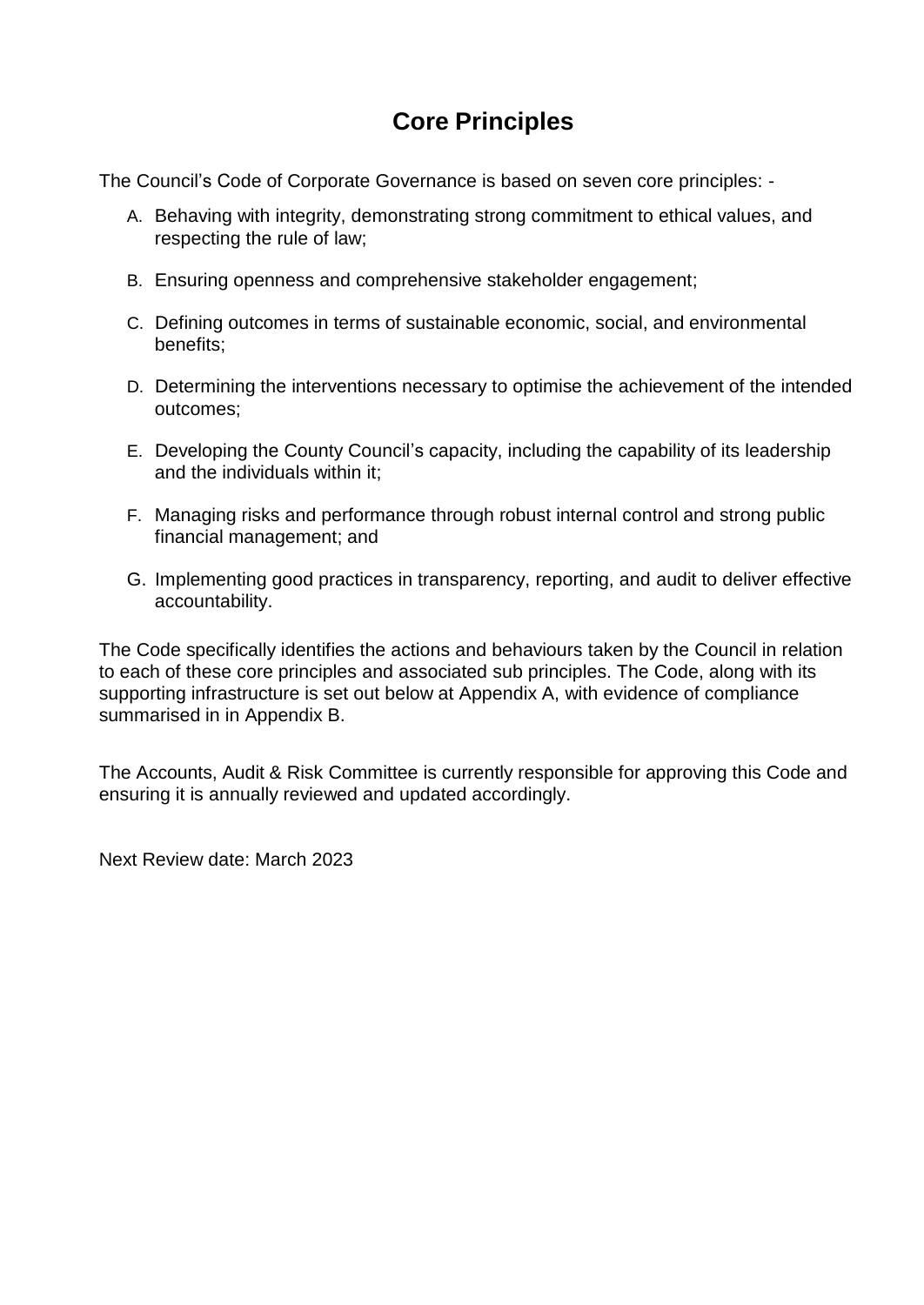### **Appendix A - Actions and behaviours taken by the Council that demonstrate good governance.**

As taken from 2016 CIPFA & SOLACE: "Delivering Good Governance in Local Government: Framework 2016 Edition"

| <b>Principle</b>                                                 | <b>Sub</b><br><b>Principles</b>                                 | <b>Council Actions and Behaviours</b>                                                                                                                                                                                                                                                                                                                                                                                                                                                                                                                                                                                                                                                                                                                                          |
|------------------------------------------------------------------|-----------------------------------------------------------------|--------------------------------------------------------------------------------------------------------------------------------------------------------------------------------------------------------------------------------------------------------------------------------------------------------------------------------------------------------------------------------------------------------------------------------------------------------------------------------------------------------------------------------------------------------------------------------------------------------------------------------------------------------------------------------------------------------------------------------------------------------------------------------|
| the<br>strong<br>and respecting<br>with integrity, demonstrating | Behaving with<br>integrity                                      | Ensure that Members and Officers behave with integrity and lead a culture where acting in the public interest is visible and consistently d<br>the reputation of the Council;<br>Ensure that Members take the lead in establishing specific standard operating principles or values for the Council and its staff and that th<br>understood. These will build on the Seven Principles of Public Life (The Nolan Principles);<br>Lead by example and use the above standard operating principles or values as a framework for decision making and other actions; and<br>Demonstrate, communicate and embed the standard operating principles or values through appropriate policies and processes which wil<br>to ensure they are operating effectively.                        |
| ues,                                                             |                                                                 | Seek to establish, monitor and maintain the Council's ethical standards and performance;                                                                                                                                                                                                                                                                                                                                                                                                                                                                                                                                                                                                                                                                                       |
| of law<br>$\overline{\mathbf{g}}$                                | commitment to<br>Demonstrating<br>ethical values<br>strong      | Underpin personal behaviour with ethical values and ensure they permeate all aspects of the Council's culture and operation;<br><b>College</b>                                                                                                                                                                                                                                                                                                                                                                                                                                                                                                                                                                                                                                 |
| rule                                                             |                                                                 | Develop and maintain robust policies and procedures which place emphasis on agreed ethical values; and                                                                                                                                                                                                                                                                                                                                                                                                                                                                                                                                                                                                                                                                         |
|                                                                  |                                                                 | Ensure that external providers of services on behalf of the organisation are required to act with integrity and in compliance with ethical sta<br>Council.                                                                                                                                                                                                                                                                                                                                                                                                                                                                                                                                                                                                                     |
| (A) Behaving with integ<br>Commitment to ethical                 | Respecting<br>$\overline{\sigma}$<br>the Rule<br>$\mathsf{Law}$ | Ensure Members and staff demonstrate a strong commitment to the rule of the law as well as adhering to relevant laws and regulations;<br>Create the conditions to ensure that the statutory officers, other key post holders, and Members are able to fulfil their responsibilities in a<br>regulatory provisions;<br>Strive to optimise the use of the full powers available for the benefit of citizens, communities and other stakeholders;<br>Deal with breaches of legal and regulatory provisions effectively; and                                                                                                                                                                                                                                                       |
|                                                                  |                                                                 | Ensure corruption and misuse of power is dealt with effectively.                                                                                                                                                                                                                                                                                                                                                                                                                                                                                                                                                                                                                                                                                                               |
| stakeholder                                                      | <b>Openness</b>                                                 | Ensure an open culture through demonstrating, documenting, and communicating the Council's commitment to openness;<br>Make decisions that are open about actions, plans, resource use, forecasts, outputs, and outcomes. The presumption will be for opennes<br>justification for the reasoning for keeping a decision confidential will be provided;<br>Provide clear reasoning and evidence for decisions in both public records and explanations to stakeholders and will be explicit about the<br>considerations used. In due course, the Council will ensure that the impact and consequences of those decisions are clear; and<br>Use formal and informal consultation and engagement to determine the most appropriate and effective interventions / courses of action. |
| hensive                                                          | ທ<br>$\ddot{\overline{6}}$<br><u>ත</u>                          | Effectively engage with institutional stakeholders to ensure that the purpose, objectives and intended outcomes for each stakeholder rela<br>outcomes are achieved successfully and sustainably;                                                                                                                                                                                                                                                                                                                                                                                                                                                                                                                                                                               |
|                                                                  | Engagin                                                         | Develop formal and informal partnerships to allow for resources to be used more efficiently and outcomes achieved more effectively; and                                                                                                                                                                                                                                                                                                                                                                                                                                                                                                                                                                                                                                        |
| (B) Ensuring openness and compre<br>engagement                   | comprehensively<br>with institutional<br>stakehold              | Ensure that partnerships are based on trust, a shared commitment to change, a culture that promotes and accepts challenge among part<br>partnership working is explicit.                                                                                                                                                                                                                                                                                                                                                                                                                                                                                                                                                                                                       |
|                                                                  | and                                                             | Establish a clear policy on the type of issues that the Council will meaningfully consult with or involve communities, individual citizens, se<br>stakeholders to ensure that service (or other) provision is contributing towards the achievement of intended outcomes;                                                                                                                                                                                                                                                                                                                                                                                                                                                                                                       |
|                                                                  | users                                                           | Ensure that communication methods are effective, and that Members and Officers are clear about their roles with regard to community er                                                                                                                                                                                                                                                                                                                                                                                                                                                                                                                                                                                                                                         |
|                                                                  | stakeholders<br>citizens                                        | Encourage, collect, and evaluate the views and experiences of communities, citizens, service users and organisations of different backgr<br>future needs;                                                                                                                                                                                                                                                                                                                                                                                                                                                                                                                                                                                                                      |
|                                                                  | service<br>individual<br>Engaging                               | Implement effective feedback mechanisms in order to demonstrate how their views have been taken into account;                                                                                                                                                                                                                                                                                                                                                                                                                                                                                                                                                                                                                                                                  |
|                                                                  |                                                                 | Balance feedback from more active stakeholder groups with other stakeholder groups to ensure inclusivity; and                                                                                                                                                                                                                                                                                                                                                                                                                                                                                                                                                                                                                                                                  |
|                                                                  |                                                                 | Take account of the interests of future generations of taxpayers and service users.<br><b>I</b>                                                                                                                                                                                                                                                                                                                                                                                                                                                                                                                                                                                                                                                                                |

stently demonstrated thereby protecting

Id that they are communicated and

which will be reviewed on a regular basis

thical standards expected by the

ities in accordance with legislative and

openness. If that is not the case, a

pout the criteria, rationale and

Ider relationship are clear so that

ong partners and that the added value of

zens, service users and other

munity engagement; It backgrounds including reference to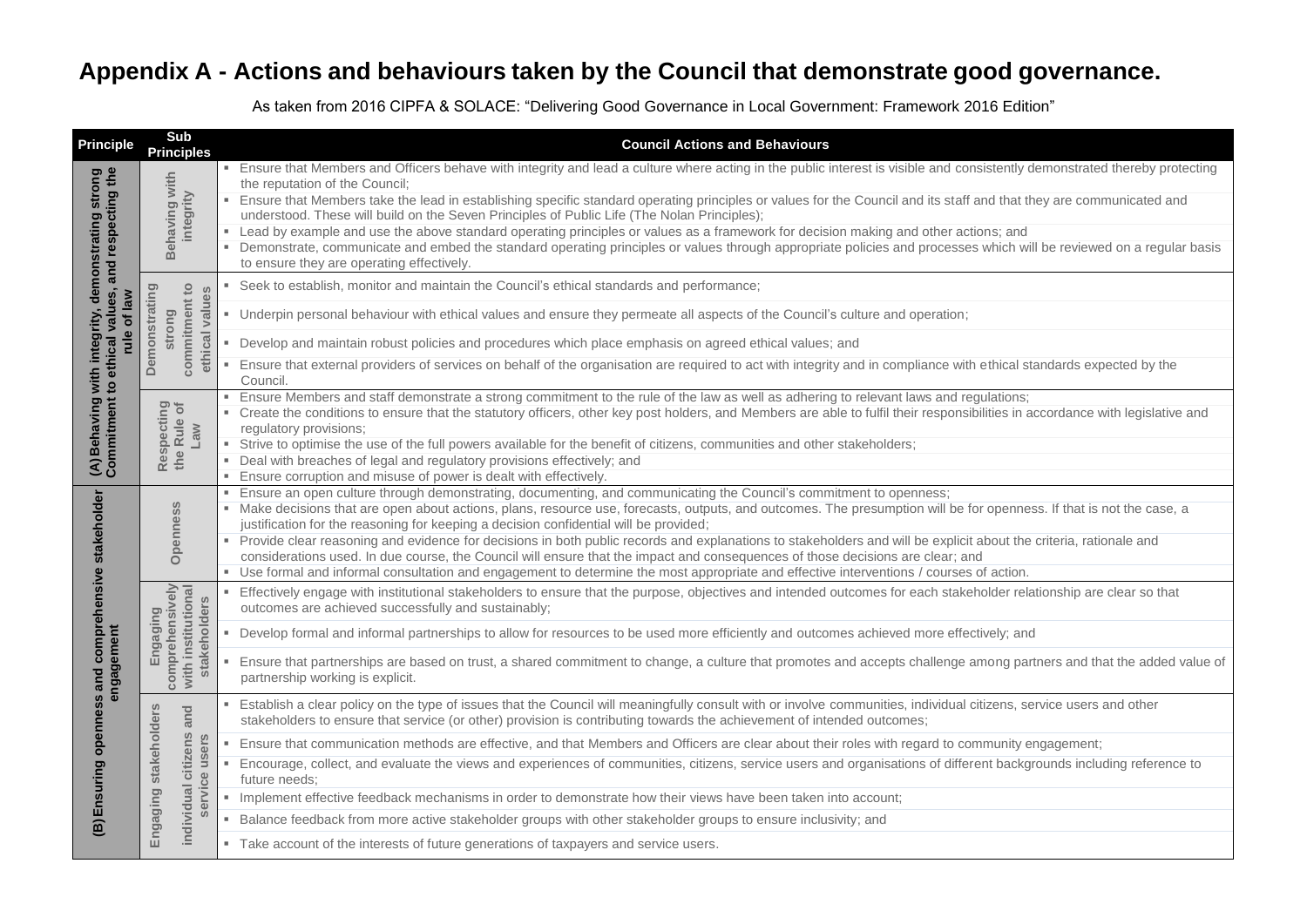| <b>Principle</b>                           | <b>Sub</b><br><b>Principles</b>                                          | <b>Council Actions and Behaviours</b>                                                                                                                                                                                                                                                                                                                                                                                                                                                                                                                                                                                                                                                |
|--------------------------------------------|--------------------------------------------------------------------------|--------------------------------------------------------------------------------------------------------------------------------------------------------------------------------------------------------------------------------------------------------------------------------------------------------------------------------------------------------------------------------------------------------------------------------------------------------------------------------------------------------------------------------------------------------------------------------------------------------------------------------------------------------------------------------------|
| ō<br>and<br>in terms<br>social<br>benefits | outcomes<br>Defining                                                     | Have a clear vision, which is an agreed formal statement of the Council's purpose and intended outcomes containing appropriate perform<br>the basis for the Council's overall strategy, planning, and other decisions;<br>Specify the intended impact on, or changes for, stakeholders including citizens and service users. It could be immediately or over the coul<br>Deliver defined outcomes on a sustainable basis within the resources that will be available;<br>Identify and manage risks to the achievement of outcomes; and<br>• Manage service users' expectations effectively with regard to determining priorities and making the best use of the resources available. |
| economic,<br>outcomes<br>environmental     | social                                                                   | • Consider and balance the combined economic, social, and environmental impact of policies, plans and decisions when taking decisions a                                                                                                                                                                                                                                                                                                                                                                                                                                                                                                                                              |
|                                            |                                                                          | Take a longer- term view with regard to decision making, taking account of risk and acting transparently where there are potential conflicts<br>intended outcomes and short-term factors such as the political cycle or financial constraints;                                                                                                                                                                                                                                                                                                                                                                                                                                       |
| (C) Defining                               | environmental<br>ustainable<br>benefits<br>economic,<br>$\bar{v}$<br>and | Determine the wider public interest associated with balancing conflicting interests between achieving the various economic, social and ent<br>consultation where possible, in order to ensure appropriate trade-offs; and                                                                                                                                                                                                                                                                                                                                                                                                                                                            |
|                                            |                                                                          | Ensure fair access to services.<br>m.                                                                                                                                                                                                                                                                                                                                                                                                                                                                                                                                                                                                                                                |
|                                            |                                                                          | Ensure decision makers receive objective and rigorous analysis of a variety of options indicating how intended outcomes would be achiev<br>associated with those options. Therefore, ensuring best value is achieved however services are provided; and                                                                                                                                                                                                                                                                                                                                                                                                                              |
|                                            | interventions<br>Determining                                             | • Consider feedback from citizens and service users when making decisions about service improvements or where services are no longer r<br>competing demands within limited resources available including people, skills, land and assets and bearing in mind future impacts.                                                                                                                                                                                                                                                                                                                                                                                                         |
| necessary to optimise                      | anning interventions                                                     | Establish and implement robust planning and control cycles that cover strategic and operational plans, priorities and targets;<br>Engage with internal and external stakeholders in determining how services and other courses of action should be planned and delivered;<br>Consider and monitor risks facing each partner when working collaboratively including shared risks;<br>Ensure arrangements are flexible and agile so that the mechanisms for delivering outputs can be adapted to changing circumstances;<br>Establish appropriate key performance indicators (KPIs) as part of the planning process in order to identify how the performance of service<br>measured;   |
| interventions                              | $\overline{\mathbf{a}}$                                                  | Ensure capacity exists to generate the information required to review service quality regularly;<br>Prepare budgets in accordance with organisational objectives, strategies and the medium-term financial plan; and<br>Inform medium and long-term resource planning by drawing up realistic estimates of revenue and capital expenditure aimed at developing                                                                                                                                                                                                                                                                                                                       |
|                                            |                                                                          | Ensure the medium-term financial strategy integrates and balances service priorities, affordability, and other resource constraints;<br>×.                                                                                                                                                                                                                                                                                                                                                                                                                                                                                                                                           |
|                                            | outcomes                                                                 | Ensure the budgeting process is all-inclusive, taking into account the full cost of operations over the medium and longer term;<br><b>College</b>                                                                                                                                                                                                                                                                                                                                                                                                                                                                                                                                    |
| (D) Determining the                        | <b>Optimising</b>                                                        | Ensure the medium-term financial strategy sets the context for ongoing decisions on significant delivery issues or responses to changes ir<br>may arise during the budgetary period in order for outcomes to be achieved while optimising resource usage; and                                                                                                                                                                                                                                                                                                                                                                                                                        |
|                                            | intended                                                                 | Ensure the achievement of 'social value' through service planning and commissioning. The Public Services (Social Value) Act 2012 states<br>benefit to the communityover and above the direct purchasing of goods, services and outcomes".                                                                                                                                                                                                                                                                                                                                                                                                                                            |

e performance indicators, which provides

r the course of a year or longer;

ecisions about service provision;

al conflicts between the Council's

al and environmental benefits, through

be achieved and including the risks

longer required in order to prioritise

of services and projects is to be

leveloping a sustainable funding strategy.

changes in the external environment that

12 states that this is "the additional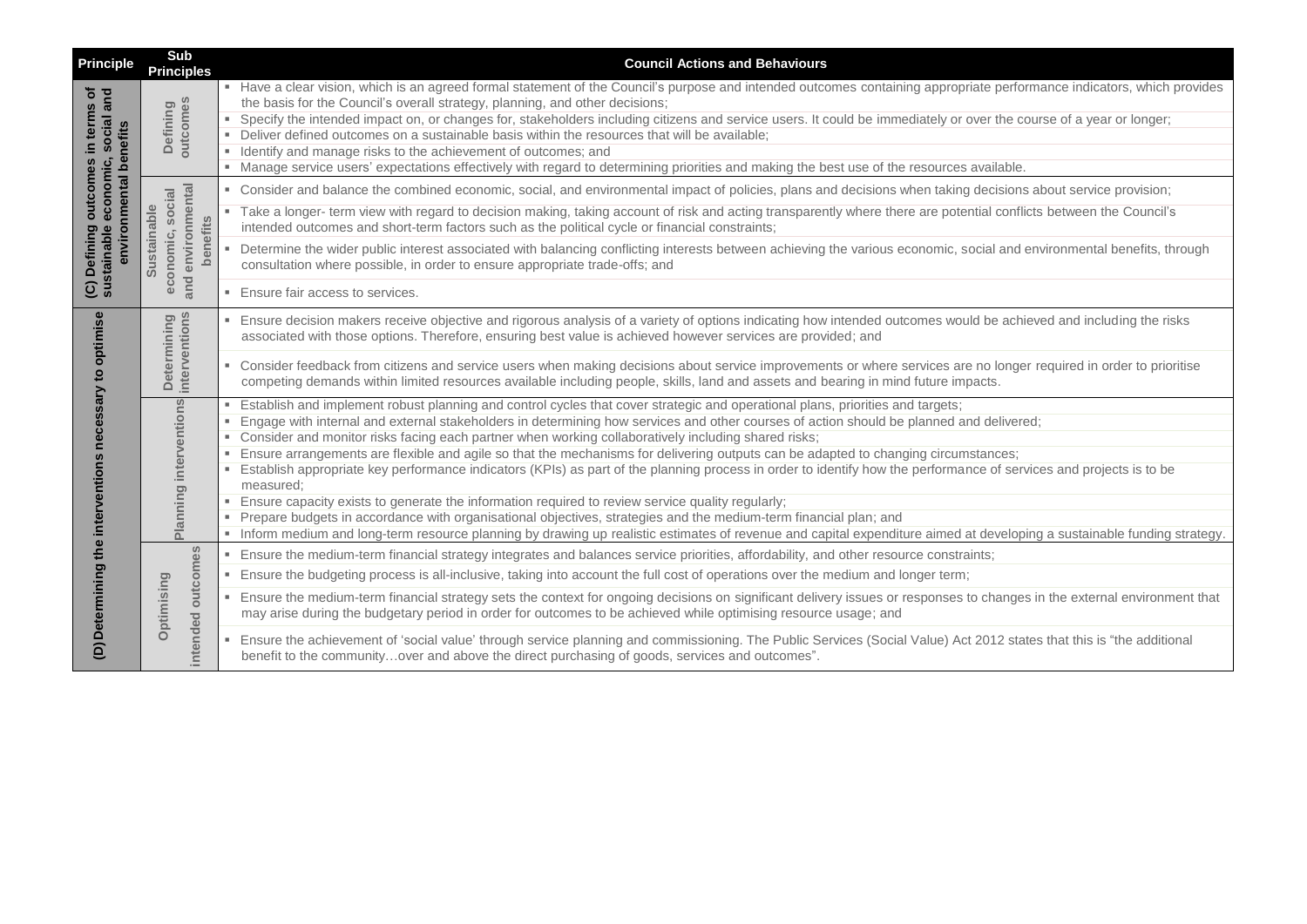| <b>Principle</b>                            | <b>Sub</b><br><b>Principles</b>                                | <b>Council Actions and Behaviours</b>                                                                                                                                                                                                                                                                                                                                                                                                                                              |
|---------------------------------------------|----------------------------------------------------------------|------------------------------------------------------------------------------------------------------------------------------------------------------------------------------------------------------------------------------------------------------------------------------------------------------------------------------------------------------------------------------------------------------------------------------------------------------------------------------------|
| .±                                          | Developing<br>Council's<br>capacity<br>the                     | Review operations, performance use of assets on a regular basis to ensure their continuing effectiveness;<br>Improve resource use through appropriate application of techniques such as benchmarking and other options in order to determine how the C<br>allocated so that outcomes are achieved effectively and efficiently;                                                                                                                                                     |
|                                             |                                                                | Recognise the benefits of partnerships and collaborative working where added value can be achieved; and                                                                                                                                                                                                                                                                                                                                                                            |
|                                             |                                                                | Develop and maintain an effective workforce plan to enhance the strategic allocation of resources.                                                                                                                                                                                                                                                                                                                                                                                 |
| capacity, including the                     |                                                                | Develop protocols to ensure that elected and appointed leaders negotiate with each other regarding their respective roles early on in the relati<br>understanding of roles and objectives is maintained;                                                                                                                                                                                                                                                                           |
|                                             |                                                                | Publish a statement that specifies the types of decisions that are delegated and those reserved for the collective decision making of the gover                                                                                                                                                                                                                                                                                                                                    |
| and the individuals within                  | individuals<br>of the<br>other                                 | Ensure the Leader and the Chief Executive have clearly defined and distinctive leadership roles within a structure whereby the Chief Executiv<br>implementing strategy and managing the delivery of services and other outputs set by Members and each provides a check and a balance for<br>Develop the capabilities of Members and senior management to achieve effective shared leadership and to enable the organisation to respone                                            |
| Council's<br>lership<br>lead                | capability<br>and<br>Council's leadership<br>the<br>Developing | legal and policy demands as well as economic, political, and environmental changes and risks by:<br>ensuring Members and staff have access to appropriate induction tailored to their role and that ongoing training and development matchir<br>$\blacktriangleright$<br>organisational requirements is available and encouraged;<br>ensuring Members and Officers have the appropriate skills, knowledge, resources and support to fulfil their roles and responsibilities and of |
| Developing the                              |                                                                | to update their knowledge on a continuing basis; and<br>ensuring personal, organisational and system-wide development through shared learning, including lessons learnt from governance weak<br>external.                                                                                                                                                                                                                                                                          |
| capability of its<br>$\widehat{\mathsf{E}}$ |                                                                | Ensure that there are structures in place to encourage public participation;<br>Take steps to consider the leadership's own effectiveness and ensure leaders are open to constructive feedback from peer review and inspec<br>Hold staff to account through regular performance reviews which take account of training or development needs; and                                                                                                                                   |
|                                             |                                                                | Ensure arrangements are in place to maintain the health and wellbeing of the workforce and support individuals in maintaining their own physi<br>٠                                                                                                                                                                                                                                                                                                                                 |
|                                             |                                                                | Recognise that risk management is an integral part of all activities and must be considered in all aspects of decision making;                                                                                                                                                                                                                                                                                                                                                     |
| through                                     | Managing<br>Risk                                               | Implement robust and integrated risk management arrangements and ensure that they are working effectively; and                                                                                                                                                                                                                                                                                                                                                                     |
|                                             |                                                                | • Ensure that responsibilities for managing individual risks are clearly allocated.                                                                                                                                                                                                                                                                                                                                                                                                |
| performance                                 | managemen<br><b>Managing</b><br>Performance<br>financial       | Monitor service delivery effectively including planning, specification, execution and independent post implementation review;<br>Make decisions based on relevant, clear objective analysis and advice pointing out the implications and risks inherent in the Council's financia<br>position and outlook;                                                                                                                                                                         |
| and                                         |                                                                | Ensure an effective scrutiny or oversight function is in place which encourages constructive challenge and debate on policies and objectives b<br>decisions are made thereby enhancing the Council's performance and that of any organisation for which it is responsible;<br>Provide Members and senior management with regular reports on service delivery plans and on progress towards outcome achievement; and                                                                |
|                                             |                                                                | Ensure there is consistency between specification stages (such as budgets) and post implementation reporting (e.g. financial statements).<br>Align the risk management strategy and policies on internal control with achieving objectives;                                                                                                                                                                                                                                        |
|                                             |                                                                | Evaluate and monitor the Council's risk management and internal control arrangements on a regular basis;<br><b>College</b>                                                                                                                                                                                                                                                                                                                                                         |
|                                             |                                                                | Ensure effective counter fraud and anti-corruption arrangements are in place;                                                                                                                                                                                                                                                                                                                                                                                                      |
| Managing risks<br>E                         | Robust internal<br>control                                     | Ensure additional assurance on the overall adequacy and effectiveness of the framework of governance, risk management and control is prov<br>Ensure an Audit and Governance Committee which is independent of the executive and accountable to the Council:<br>provides a further source of effective assurance regarding arrangements for managing risk and maintaining an effective control environme<br>that its recommendations are listened to and acted upon.                |

#### ine how the Council's resources are

on in the relationship and that a shared

ng of the governing body;

Chief Executive leads the Council in I a balance for each other's authority; tion to respond successfully to changing

pment matching individual and

nsibilities and ensuring that they are able

ernance weaknesses both internal and

ew and inspections;

heir own physical and mental wellbeing.

uncil's financial, social and environmental

Ind objectives before, during and after

control is provided by the internal auditor;

trol environment; and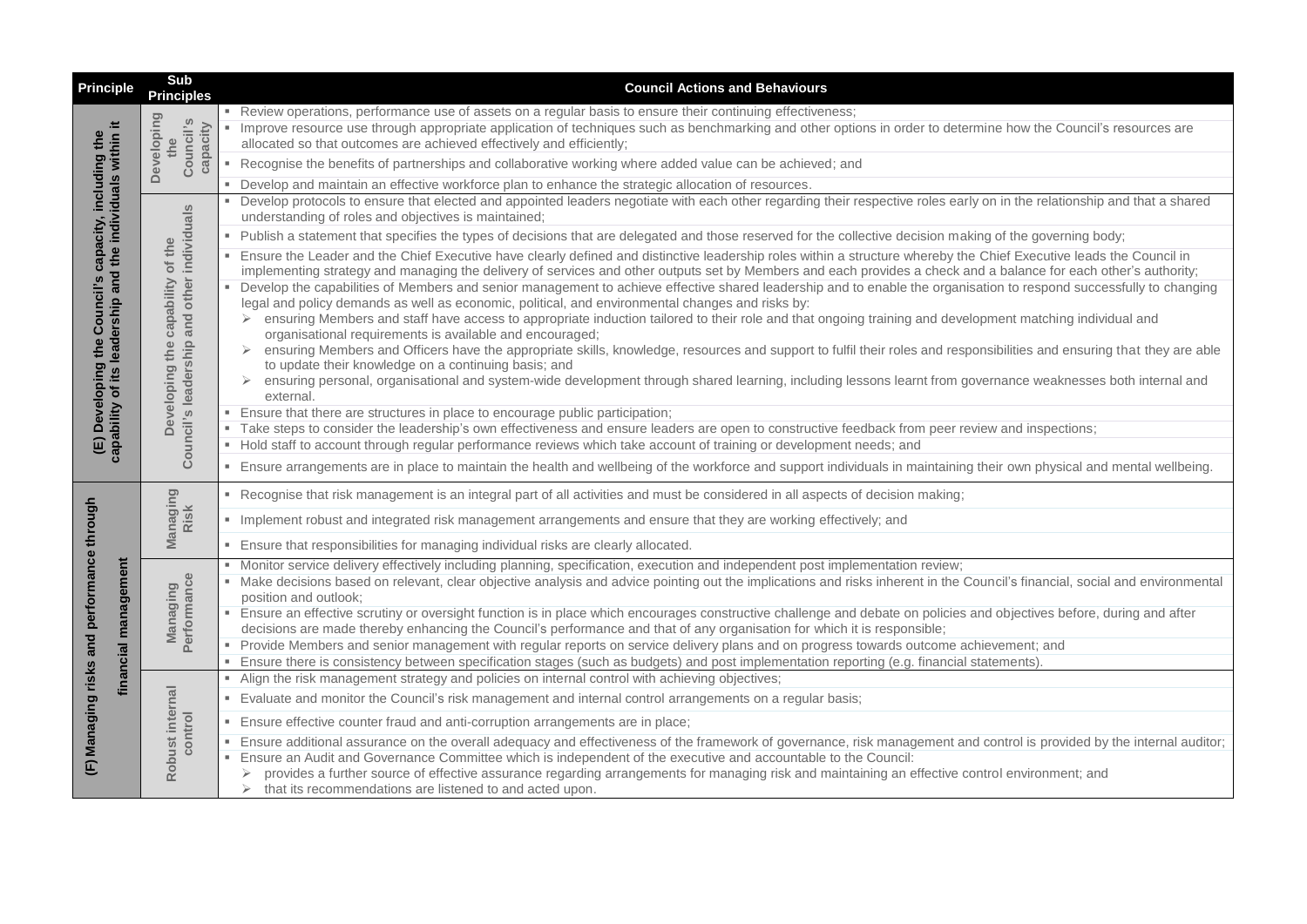| <b>Principle</b>                                       | <b>Sub</b><br><b>Principles</b>                         | <b>Council Actions and Behaviours</b>                                                                                                                                                                                                                                                        |
|--------------------------------------------------------|---------------------------------------------------------|----------------------------------------------------------------------------------------------------------------------------------------------------------------------------------------------------------------------------------------------------------------------------------------------|
| performance<br>financial                               | <b>Data</b>                                             | Ensure effective arrangements are in place for the safe collection, storage, use and sharing of data, including processes to safeguard persor                                                                                                                                                |
| and                                                    | Managing                                                | Ensure effective arrangements are in place and operating effectively when sharing data with other bodies; and                                                                                                                                                                                |
| management<br>strong public<br>risks                   |                                                         | Review and audit regularly the quality and accuracy of data used in decision making and performance monitoring;                                                                                                                                                                              |
| through robust internal control<br>(F) Managing<br>and | public<br>gement<br>financial                           | Ensure financial management supports both long-term achievement of outcomes and short-term financial and operational performance; and                                                                                                                                                        |
|                                                        | Strong<br>mana                                          | Ensure well -developed financial management is integrated at all levels of planning and control, including management of financial risks and                                                                                                                                                 |
|                                                        | nplementing<br>ood practice<br>transparency<br>$\equiv$ | Write and communicate reports for the public and other stakeholders in a fair, balanced, and understandable style appropriate to the intende<br>they are easy to access and interrogate; and                                                                                                 |
| practices in transparency,                             | good<br>$\overline{m}$                                  | Strike a balance between providing the right amount of information to satisfy transparency demands and enhance public scrutiny while not b<br>and for users to understand.                                                                                                                   |
|                                                        | <u>s</u><br>$\circ$<br><u>ත</u>                         | Report at least annually on performance, value for money and the stewardship of its resources to stakeholders in a timely and understandab<br>Ensure Members and senior management own the results;                                                                                          |
| accountability                                         | $\equiv$<br>reporting<br>mplementing<br>practices       | Ensure robust arrangements for assessing the extent to which the principles contained in this Framework have been applied and publish the<br>including an action plan for improvement and evidence to demonstrate good governance (Annual Governance Statement);                             |
| good                                                   |                                                         | Ensure that the Framework is applied to jointly managed or shared service organisations as appropriate; and                                                                                                                                                                                  |
| ත                                                      |                                                         | Ensure the performance information that accompanies the financial statements is prepared on a consistent and timely basis and the stateme<br>with other similar organisations.                                                                                                               |
| (G)Implementi                                          | accountability<br>ssurance                              | Ensure that recommendations for corrective action made by external audit are acted upon;<br>Ensure an effective internal audit service with direct access to Members is in place which provides assurance with regard to governance arra<br>recommendations are acted upon;                  |
|                                                        |                                                         | Welcome peer challenge, reviews and inspections from regulatory bodies and implement recommendations;                                                                                                                                                                                        |
|                                                        | ⋖                                                       | Gain assurance on risks associated with delivering services through third parties and evidence this in the annual governance statement; and<br>Ensure that when working in partnership, arrangements for accountability are clear and that the need for wider public accountability has been |
|                                                        |                                                         |                                                                                                                                                                                                                                                                                              |

guard personal data;

ial risks and controls.

ithe intended audience ensuring that

while not being too onerous to provide

nderstandable way;

publish the results on this assessment

the statements allow for comparison

ernance arrangements and that

ility has been recognised and met.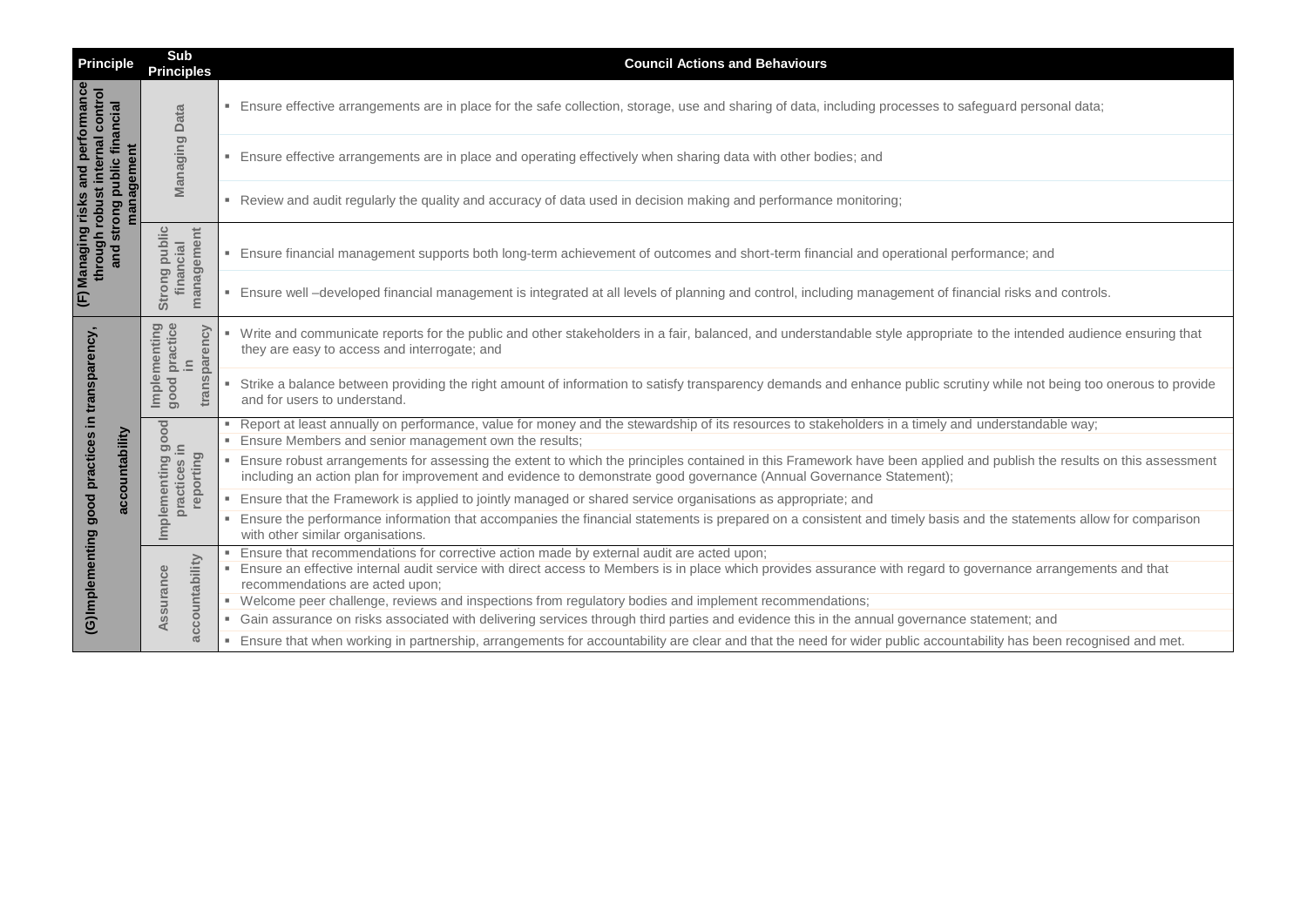### **Appendix B – Cherwell District Council's Evidence of Good Governance**

| Core<br>Principles | (A) Behaving with<br>integrity,<br>demonstrating strong<br>commitment to ethical<br>values, and respecting<br>the rule of law                          | (B) Ensuring openness<br>and comprehensive<br>stakeholder<br>engagement                           | (C) Defining outcomes in<br>terms of sustainable<br>economic, social, and<br>environmental benefits                                                                 | (D) Determining the<br>interventions<br>necessary to optimise<br>the achievement of the<br>intended outcomes | (E) Developing the Council's<br>capacity, including the<br>capability of its<br>leadership and the<br>individuals within it | (F) Managing risks and<br>performance through<br>robust internal control<br>and strong public<br>financial management                                                                        | (G) Implementing good<br>practices in transparency,<br>reporting, and audit to deliver<br>effective accountability |
|--------------------|--------------------------------------------------------------------------------------------------------------------------------------------------------|---------------------------------------------------------------------------------------------------|---------------------------------------------------------------------------------------------------------------------------------------------------------------------|--------------------------------------------------------------------------------------------------------------|-----------------------------------------------------------------------------------------------------------------------------|----------------------------------------------------------------------------------------------------------------------------------------------------------------------------------------------|--------------------------------------------------------------------------------------------------------------------|
| of Good Governance | The Constitution                                                                                                                                       | Business Plan 2022/23                                                                             | <b>Executive Reports</b>                                                                                                                                            | Business Plan 2022/23                                                                                        | <b>The Constitution</b>                                                                                                     | The Constitution<br><b>Financial Procedure Rules</b>                                                                                                                                         | <b>Accounts Audit and Risk Committee</b><br>(AARC)                                                                 |
|                    | Schemes of Delegation /<br>Decision making protocols                                                                                                   | <b>Decision Making Protocols</b><br>Forward Plan of Executive/Key<br>Decisions                    | Business Plan 2022-2023                                                                                                                                             | Annual Budget and Corporate<br>Planning process                                                              | Protocol on Members' Rights and<br><b>Responsibilities</b><br>Constitution - Opposition rights                              | Accounts, Audit and Risk<br>Committee<br>Annual Internal Audit Strategy<br><b>Annual Statement of Accounts</b><br>& Plan                                                                     | <b>AARC Terms of Reference</b>                                                                                     |
|                    | <b>Accounts Audit and Risk</b><br>Committee                                                                                                            | <b>Cherwell District Council</b><br>Website records all council<br>meetings and key decisions     | <b>Scrutiny Committees</b>                                                                                                                                          | Stakeholder Engagement                                                                                       | Member Induction/Development<br>Programme                                                                                   | Scrutiny Committee/Framework<br>Overview & Scrutiny<br>Committees                                                                                                                            | <b>Scrutiny Committees</b>                                                                                         |
|                    | <b>Scrutiny Committees</b>                                                                                                                             | <b>Scrutiny Committee Work</b><br>Programmes<br><b>Health Overview and Scrutiny</b><br>Committees |                                                                                                                                                                     | <b>Business Cases including</b><br>options appraisals                                                        | Organisational Development<br>Programme                                                                                     | Pension Fund Committee /<br>Pensions Benefit Sub<br>Joint performance, risk and<br>finance reports.                                                                                          | <b>Decision Making Protocols</b>                                                                                   |
|                    | Contract Procedure Rules/<br><b>Financial Procedure Rules</b><br><b>Financial Regulations</b>                                                          | Public Meetings                                                                                   |                                                                                                                                                                     | <b>Local Resilience Forum</b>                                                                                | Chief Executive Appraisal process<br>Leadership Development                                                                 | <b>Annual Governance Statement</b><br><b>Chief Internal Auditor Annual</b><br>Report<br><b>Internal Audit Plan - AARC</b>                                                                    | External audit of accounts and VFM<br>opinion<br><b>Annual Statement of Accounts</b>                               |
|                    | Statutory Officer roles: Head<br>of Paid Service (Chief<br>executive), Director of<br>Finance, Monitoring Officer.<br>Chief Internal Auditor           | <b>Annual Monitoring Officer</b><br>Report<br><b>Annual Budget Consultation</b>                   | <b>Business Cases including</b><br>option appraisals to support<br>decision making                                                                                  | Monthly Performance Risk<br>and Finance Reporting                                                            | <b>Continuing Professional</b><br>Development (CPD)                                                                         | <b>External audit of accounts</b><br>and VFM opinion/<br>statement of accounts/<br>medium term financial<br>strategy                                                                         | Annual Governance Statement<br>Corporate Governance Assurance<br>Framework                                         |
|                    | Members' and Officers' Codes Co-production programme<br>of Conduct<br>Member/Officer Induction<br>Programme Members'/Officers'<br>Register of Interest |                                                                                                   | Business and Budget Planning Medium Term Financial<br>process including Service PlansStrategy                                                                       |                                                                                                              | <b>External Reviews</b><br><b>Local Government Association</b><br>Peer Review                                               | <b>Risk &amp; Opportunities</b><br>Management Strategy<br><b>Risk Management Framework</b><br><b>Risk Based Internal Auditing</b><br>Service / planning                                      | Chief Internal Auditors Annual Opinion /<br>Report                                                                 |
| ဗ္ထ                |                                                                                                                                                        | Annual Residents Satisfaction Social Value Policy<br>Survey                                       |                                                                                                                                                                     | Social Value Policy                                                                                          | Benchmarking                                                                                                                | eadership Risk Register                                                                                                                                                                      | <b>Internal Audit Service</b>                                                                                      |
| Evidenc            | LGA Model Code of Member<br>conduct                                                                                                                    | Accounts, Annual Governance Framework,<br>Statement                                               | Published Annual Statement of Equality Diversity and Inclusion Risk & Opportunities<br>Equality & Climate Impact<br>Assessments,<br><b>Climate Action Framework</b> | <b>Management Strategy</b>                                                                                   | <b>Local Government Association</b><br>Peer Review<br>Internally led reviews /<br>independent challenge                     | Security Incident Policy<br>Information asset registers<br>Data Protection Training<br><b>Information Governance</b><br>Board/Group<br><b>Privacy Assessments</b><br>Data sharing agreements | Data Protection and Information Monthly Performance Risk and<br>Finance Reporting                                  |
|                    | Protocol on Member Officer<br><b>relations</b>                                                                                                         | Monthly performance risk<br>and finance reporting                                                 | Framework Risk &<br>Opportunities Management<br>Strategy, Risk Registers                                                                                            | <b>Service Plans</b>                                                                                         | <b>External Reviews</b>                                                                                                     | Monthly Performance risk and<br>finance reporting, Annual<br>Budget and Corporate Planning<br>process                                                                                        | Transparency Code                                                                                                  |
|                    | Counter Fraud Strategy<br>Anti-Bribery and Anti Money<br><b>Laundering Policies</b>                                                                    | Transparency Code                                                                                 | Transparency Code                                                                                                                                                   | <b>Decision Making Protocols</b>                                                                             | <b>Budget Operations Group</b>                                                                                              | Internal Audit Strategy                                                                                                                                                                      | <b>Cherwell District Council Website</b>                                                                           |
|                    | <b>Whistleblowing Policy</b>                                                                                                                           | <b>Corporate Complaints</b><br>Procedure                                                          | Service benchmarking                                                                                                                                                | <b>Business Continuity Plans</b><br>Contingency Planning<br>Local Resilience Forum                           | Wellbeing advice<br>Coronavirus support and advice<br>Employee assistance programme                                         | Monthly Performance, Risk<br>and Financial Reports                                                                                                                                           | Freedom of Information Publication<br>Scheme                                                                       |
|                    | Risk & Opportunities Strategy                                                                                                                          | Freedom of Information<br><b>Publication Scheme</b>                                               |                                                                                                                                                                     | Service reviews                                                                                              | <b>Health and Safety Governance</b><br>Framework and policies                                                               | Counter Fraud, Strategy /<br>Anti-Bribery and Anti<br>Money Laundering Policies                                                                                                              | Corporate Complaints Procedure                                                                                     |